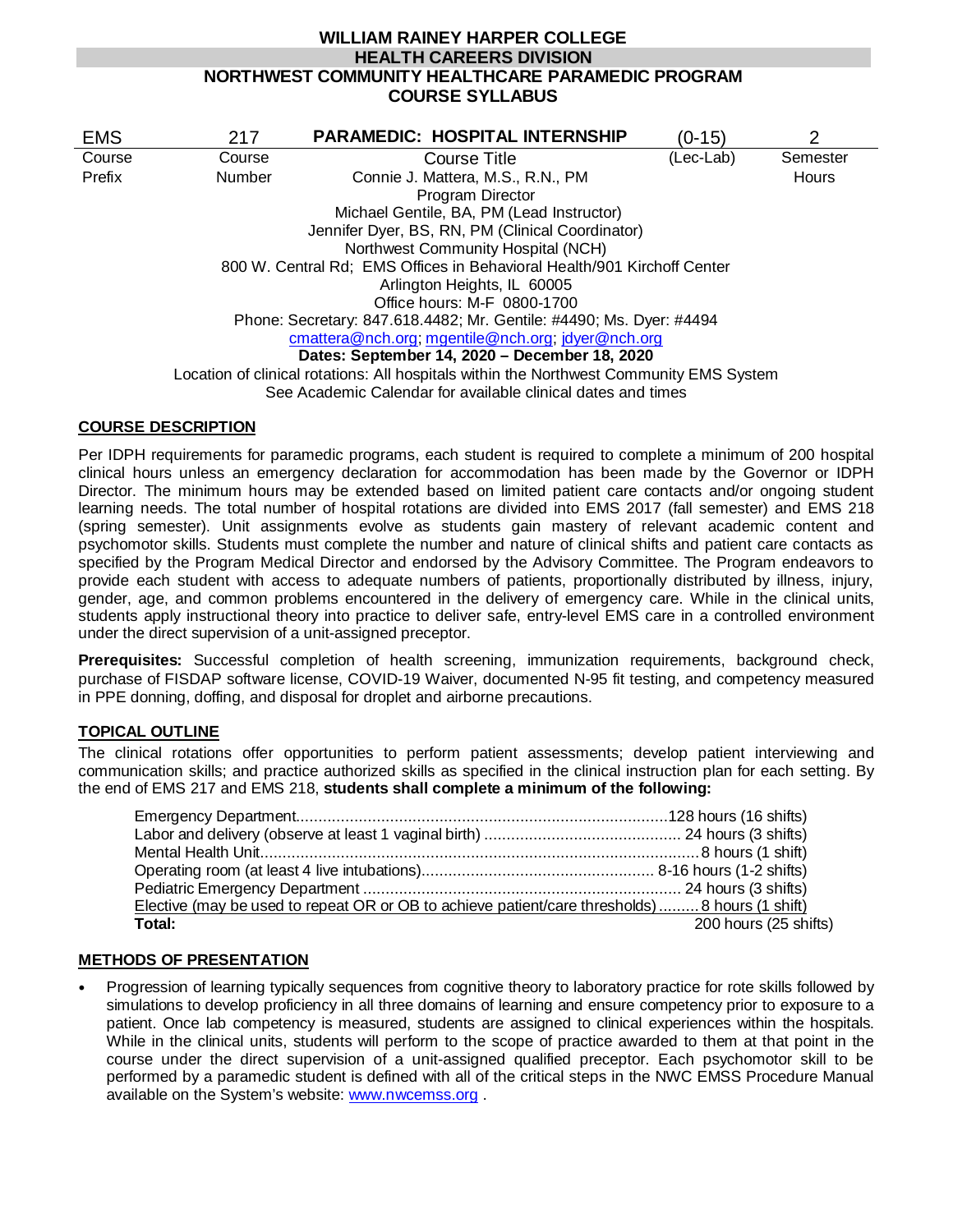#### Syllabus EMS 217 Hospital Internship page 2

- Each unit has a clinical instruction plan that lists the student and preceptor objectives, scope of practice authorized for the student; expected outcomes, uniform/dress, and provides a form on which to evaluate the learning experience. A complete description of the Clinical policies is specified in the NCH Paramedic Program Student Handbook.
- Clinical scheduling depends upon hospital and unit availability. Students must have been introduced to and/or competencied in the skills required for that unit before a rotation may be completed. Most shifts are self-scheduled using FISDAP software based on unit availability posted by the Clinical Coordinator. Students may not do more than a 40 hour work week and must be willing to travel to all System hospitals and complete weekend and evening shifts as needed.

## **STUDENT OUTCOMES:** *(The student will...)*

- 1. complete patient care contacts and demonstrate minimum skill competency as listed in the NCH Paramedic Program Student Handbook.
- 2. characterize the professional behaviors stated in the program affective objectives.

## **METHODS OF EVALUATION**

- 1. The program monitors a student's progress from novice to entry level competence for each skill by keeping a master copy of all psychomotor evaluation instruments and maintaining a record of student performance in the form of graded skill sheets and clinical unit evaluation forms. These forms show progression of the students toward terminal competency. A unit preceptor that directly observed the student's performance verifies/rates the following on each Student Clinical Activity Performance Record: dates and times of reporting on and off duty; psychomotor competency for each assessment/skill performed; and professional behaviors (affective objectives).
- 2. The program uses a computer based tracking system (FISDAP) that incorporates the program-defined minimum numbers of encounters/competencies required for each of the defined groups and patient ages (pediatric subgroups include newborn, infant, toddler, preschooler, school-ager, and adolescent), pathologies, complaints, and interventions. The tracking system clearly identifies those students not meeting the program minimum numbers.
- 3. Student evaluations of clinical units and preceptors
- 4. The program will evaluate at least annually that the established minimums are adequate to achieve competency in a document called Appendix G, with minimums recommended by the Committee on Accreditation of EMS Programs (CoAEMSP). All proposed changes will be brought to the Program Advisory Committee and Medical Director for approval. Terminal competency is validated by preceptors, the Program Director, Lead Instructor, Clinical Coordinator, and the Program Medical Director.

**GRADING:** Students receive a pass/fail grade for this course based on achievement of the objectives.

## **ASSIGNMENTS**

- Student Clinical Activity Performance Record forms for each clinical unit must be complete, appropriately signed, and placed in the student's class file for review by the Course Clinical Coordinator within one week of the rotation.
- The student must also enter all patient care contacts, assessments, and skills performed into FISDAP within one week of completing the rotation. FISDAP entries made by the student must reconcile exactly with those validated by the unit preceptor on the Clinical Activity Performance Record.
- If the paperwork is incomplete and/or is not submitted on time and/or the patient care contacts and skills performed are not accurately entered or entered on time, that skill/rotation will not be credited toward course requirements and will need to be repeated.
- If a student is required to reschedule more than one clinical rotation due to late paperwork or computer submissions, that behavior is considered non-professional and may be grounds for dismissal from the program for failure to achieve the objectives of EMS 217.

**ATTENDANCE POLICY:** Students are to be present, duty ready, and have reported to the assigned unit clinical leader/preceptor at least 15 minutes prior to the start of a shift. Specific class attendance requirements and consequences of failing to meet those requirements are specified in the NCH Paramedic Program Student Handbook.

**MAKEUP SHIFTS**: Specific information relative to rescheduling a clinical rotation is contained in the NCH Paramedic Program Student Handbook.